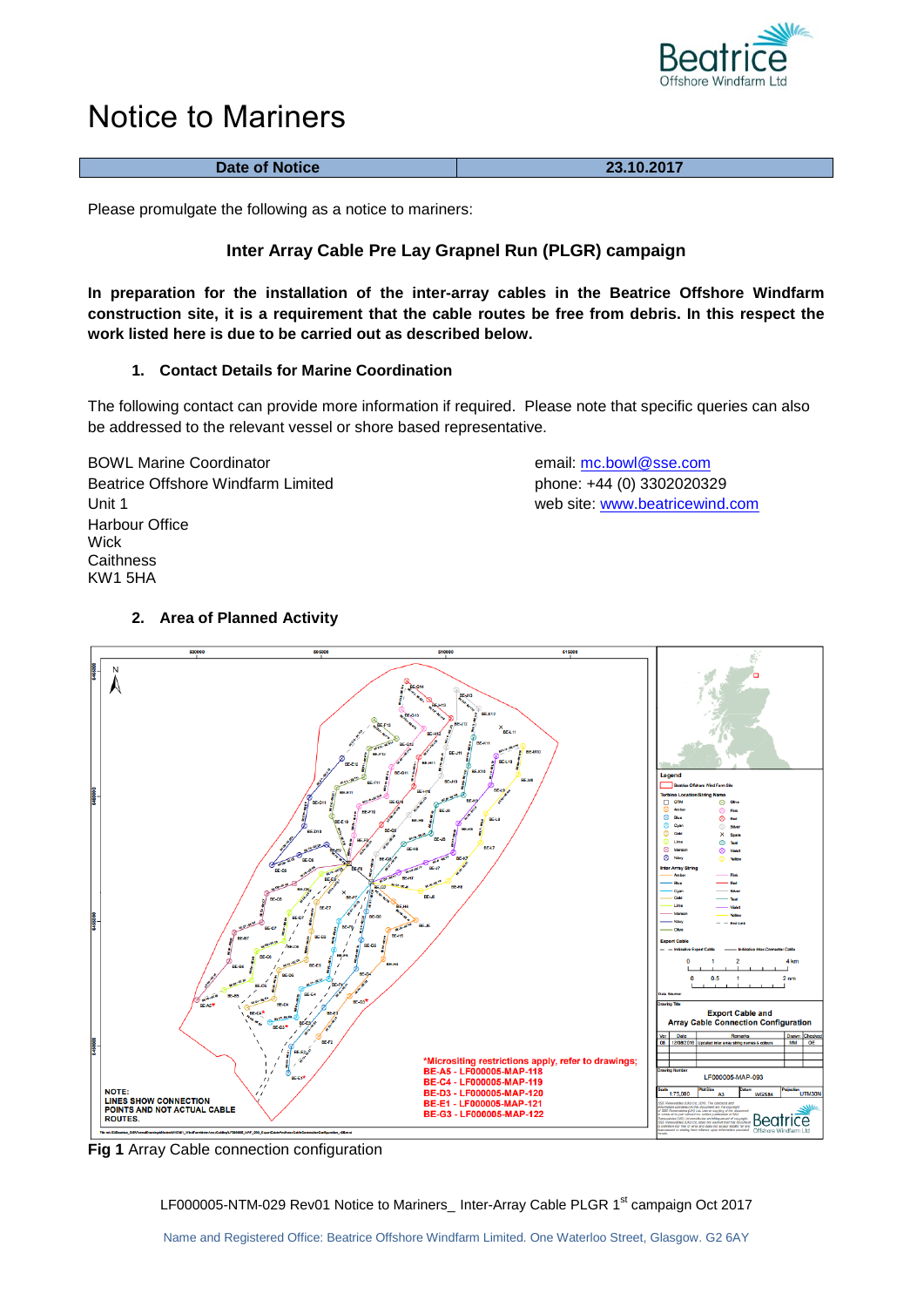

### **3. Vessel Associated with the Activity**

| The vessel conducting the PLGR operation is the AHTS Blue Alfa |  |  |  |
|----------------------------------------------------------------|--|--|--|
|                                                                |  |  |  |

| <b>AHTS Blue Alfa</b>                      |                                                                        |  |  |
|--------------------------------------------|------------------------------------------------------------------------|--|--|
| <b>General Description and Dimensions:</b> | Length overall 65.60 m<br>Breadth moulded 15.00 m<br>Draft max, 5.98 m |  |  |
| <b>Call Sign:</b>                          | OXUZ <sub>2</sub>                                                      |  |  |
| <b>MMSI:</b>                               | 219189000                                                              |  |  |
| <b>On Board Contact:</b>                   | V-Sat phone: +45 82136047                                              |  |  |
| <b>Offshore Manager / Party Chief:</b>     | Captain Mobile: +45 51777025                                           |  |  |
| E-mail:                                    |                                                                        |  |  |
| <b>Onshore Representative:</b>             | Pia Andersen (pa@bluestarline.com)<br>+45 63600052                     |  |  |



## **4. Activity Description**

On behalf of BOWL, Seaway Heavy Lifting will deploy one vessel, the Blue Alfa to carry out the aforementioned work during the period 28/10/2017 – 10/11/2017. To ensure its effectiveness the, this work will be conducted less than 28 days before start of cable installation

Pre-Lay Grapnel Run (PLGR) is to be performed where new power cable will be protected by jetting. This is to ensure that the burial area is clear of debris. The operation has the aim of clearing any debris (such as discarded rope or fishing nets) from the route, to prevent damage to the jetting tool, or any hindrance to the burial.

PLGR will be carried out to a minimum depth of 0.5 m into the seabed, along the centreline of the inter array cable routes. The total length of the cable routes is approximately 140.1 km.

LF000005-NTM-029 Rev01 Notice to Mariners\_ Inter-Array Cable PLGR 1<sup>st</sup> campaign Oct 2017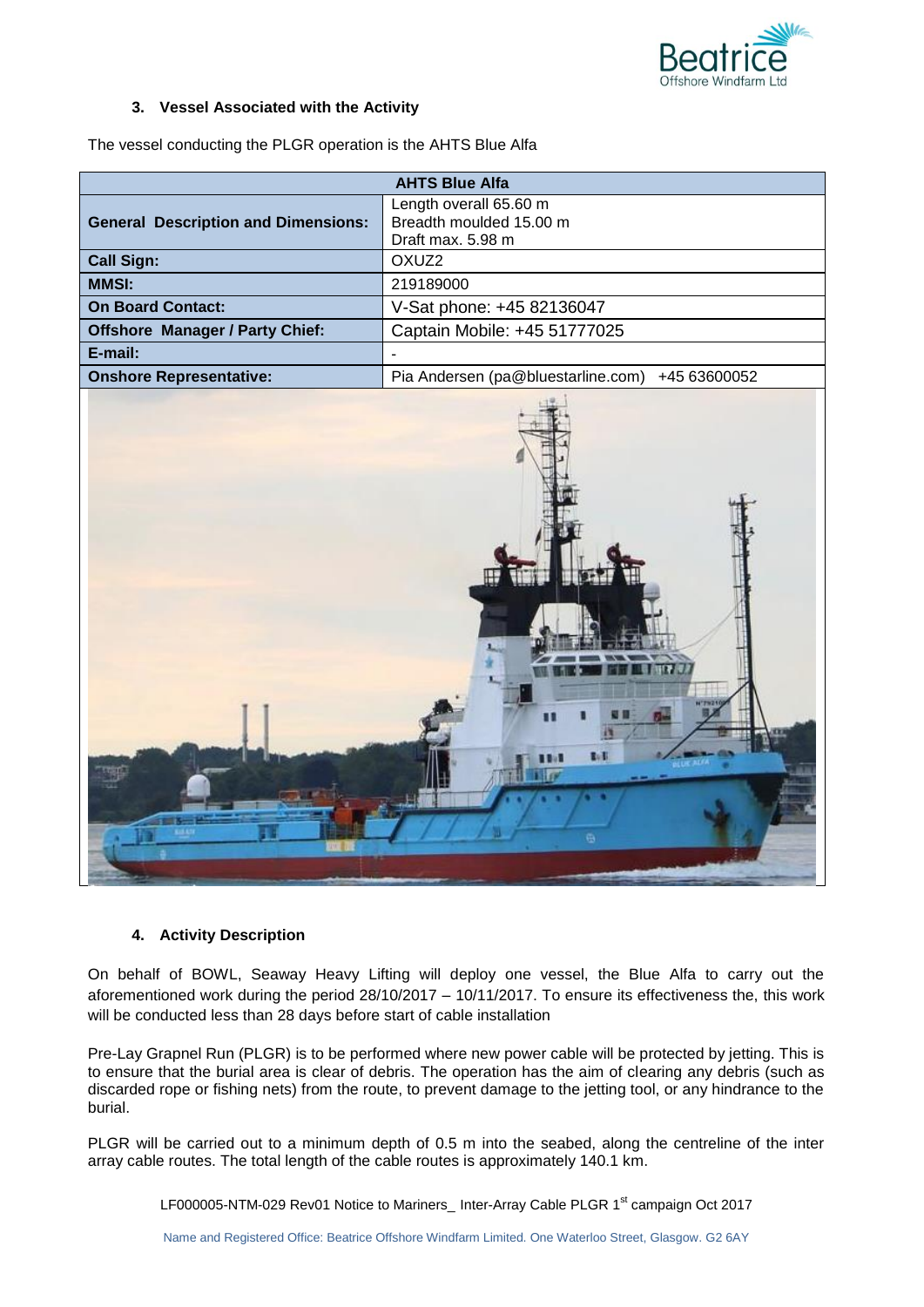

A diagram of the grapnels and arrangement is shown below. There is no weak link in this rigging.



**Fig 2** Grapnel Array

## **5. General Safety Advice**

All vessels engaged in the construction activity will exhibit appropriate lights and shapes prescribed by the International Regulations for Preventing Collisions at Sea; relative to their operations. All vessels engaged in the activity will also transmit an Automatic Identification System (AIS) message.

## **Use of Safety Zones within the Beatrice Offshore Windfarm Construction Area**

The Secretary of State for Business, Energy and Industrial Strategy (BEIS) has approved the use of safety zones under the *Energy Act 2004* for the installation of wind turbines and offshore transformer module foundations/substructures within the Beatrice Offshore Windfarm. The approval was granted on the 17<sup>th</sup> March 2017.

The Secretary of State has declared safety zones under the following terms:

## **During Construction**

- 500 metres radius around each wind turbine, offshore transformer module and/or their substructures and foundations comprising the Beatrice Offshore Wind Farm whilst work is being performed as indicated by the presence of construction vessels.
- (It is noted that the 500 metre safety zones will roll with the installation activity with no more than two construction vessels working at any one time. Vessels are advised that anchors associated with the construction vessels may extend outside of the 500 metre safety zone.)
- A 50 metres radius around each wind turbine, offshore transformer module and/or their substructure and foundations installed but waiting to be commissioned as part of the Beatrice Offshore Wind Farm.
- Positions of foundations installed will be promulgated within the Weekly Notice of Operations.

Only vessels associated with the Beatrice Offshore Wind Farm construction may enter statutory safety zones with prior permission.

The duty Guard Vessels and Marine Coordination centre will be responsible for monitoring and policing the safety zones; and can be contacted directly for advice.

LF000005-NTM-029 Rev01 Notice to Mariners\_ Inter-Array Cable PLGR 1<sup>st</sup> campaign Oct 2017